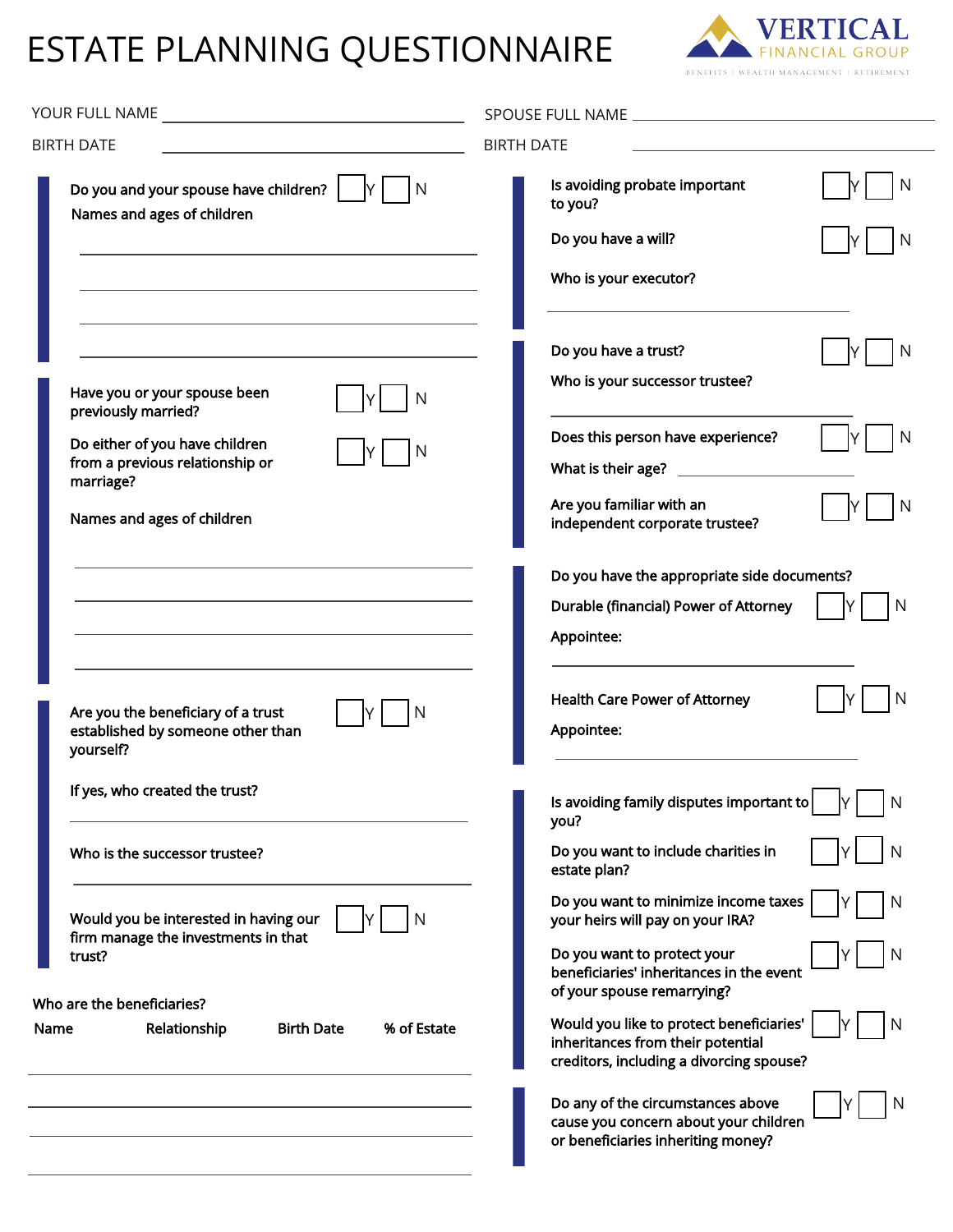How would you like your beneficiaries to receive assets? (please see definitions below prior to completing question)

Outright Distribution

Staggered Distribution | Legacy Trust

| <b>Outright Distribution</b>                                                                                                                                                                                                                                                                                                                                                                                                                                                                                                                                                                                                                                      | <b>Staggered Distribution</b>                                                                                                                                                                                                                                                                                                                                                                                                                                                                                                                                                                                                                                                                                                                                                                                                          | <b>Legacy Trust / Dynasty Trust</b>                                                                                                                                                                                                                                                                                                                                                                                                                                                                                                                                                                                                                                                                                                                                          |
|-------------------------------------------------------------------------------------------------------------------------------------------------------------------------------------------------------------------------------------------------------------------------------------------------------------------------------------------------------------------------------------------------------------------------------------------------------------------------------------------------------------------------------------------------------------------------------------------------------------------------------------------------------------------|----------------------------------------------------------------------------------------------------------------------------------------------------------------------------------------------------------------------------------------------------------------------------------------------------------------------------------------------------------------------------------------------------------------------------------------------------------------------------------------------------------------------------------------------------------------------------------------------------------------------------------------------------------------------------------------------------------------------------------------------------------------------------------------------------------------------------------------|------------------------------------------------------------------------------------------------------------------------------------------------------------------------------------------------------------------------------------------------------------------------------------------------------------------------------------------------------------------------------------------------------------------------------------------------------------------------------------------------------------------------------------------------------------------------------------------------------------------------------------------------------------------------------------------------------------------------------------------------------------------------------|
| Upon your death, after final taxes, debts,<br>and expenses are paid, your beneficiary<br>will receive their share of trust assets<br>outright in their own name. The "here is<br>your inheritance method."<br>Pros:<br>. Easier administration with less fees.<br>Cons:<br>• Once distributions are made; the assets<br>are no longer creditor protected.<br>. An inheritance can be squandered if a<br>beneficiary is careless with managing<br>money.<br>• If a beneficiary is in a bad marriage,<br>their inheritance could be taken in a<br>divorce.<br>. If a beneficiary is in a high-risk<br>profession, their inheritance could be<br>taken in a lawsuit. | Lump sum distributions of trust assets<br>paid out in stages. For example, a 1/3 of<br>the assets at age 25, 1/3 at age 30,<br>remainder at age 35. This type of trust<br>can also be structured to pay out when<br>specific goals are met. The assets held<br>in trust can still be used to benefit the<br>beneficiary at the trustee's discretion.<br>Pros:<br>• If a beneficiary makes poor financial<br>decisions with the first lump sum<br>distribution, they have another two<br>chances to make better decisions and<br>learn from their mistakes.<br>• Beneficiaries can mature and become<br>better equipped to handle large sums of<br>money.<br>• Assets not distributed may receive<br>asset protection.<br>Cons:<br>• Once lump sum distributions are<br>made the assets may be exposed to a<br>beneficiary's creditors. | Assets to be held in trust for the<br>beneficiary's lifetime. Trust assets are<br>protected from spend thrift<br>beneficiaries as well as a beneficiaries'<br>creditors, including a divorcing spouse.<br>A dynasty trust can enhance your legacy<br>by providing assets protection and<br>minimizing estate depletion.<br>Pros:<br>• Can provide a source of funds for<br>multiple generations.<br>• Assets have the potential for<br>substantial growth.<br>. If assets remain in trust, they should<br>not be exposed to a beneficiary's<br>creditors.<br>• Can protect trust assets from<br>unnecessary taxation.<br>· Beneficiaries may be a co-trustee.<br>• Flexibility for changing circumstances.<br>Cons:<br>• Added cost for trustee fees and<br>accounting fees. |

## Who is on your team?

| <b>Estate Planning Attorney</b> | Legacy planning is best<br>accomplished with an               |
|---------------------------------|---------------------------------------------------------------|
| Accountant                      | independent corporate trustee<br>and an investment advisor to |
| <b>Financial Advisor</b>        | your trust. Is this something<br>you would like to explore?   |
| Insurance Agent                 | -N                                                            |
| Other Professionals             |                                                               |

\* Executor – An executor is the person appointed in your will to settle the assets of the estate titled in your name personally at your death. If there is no executor named, an executor is appointed by the court. A spouse, child, friend, or family member is a good option to serve as executor.

\*\* Successor Trustee – A successor trustee is the person appointed in your trust to administer assets titled in the name of your trust at your death for the benefit of your heirs/beneficiaries. A competent child, friend, family member, or independent trustee is a good option to serve as successor trustee.

David M. Kover, Thomas H. Parker, Bradford E. Harris, Laura T. Scobee, Joseph B. Thaman & Brett M. Dankowski are registered to recommend securities offered through Triad Advisors, member FINRA/ SIPC. Investment advice offered through Resources Investment Advisors,LLC., an SEC-registered investment adviser. Resources Investment Advisors, LLC. and Vertical Financial Group are not affiliated with Triad Advisors.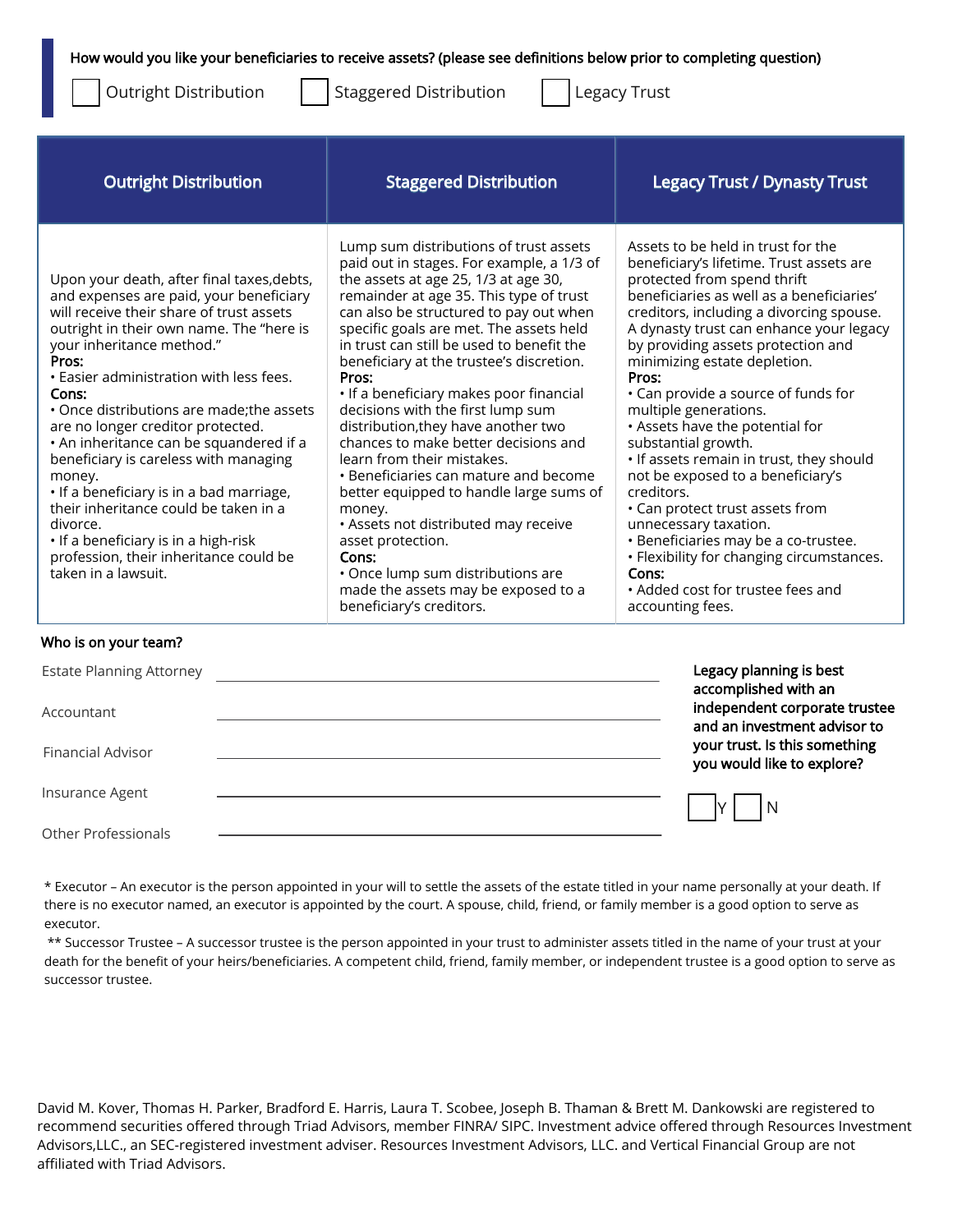## WHAT ARE YOU PLANNING WITH?



|                                     |                  | Client           | Spouse           |                  | Joint            |                  | Total            |  |
|-------------------------------------|------------------|------------------|------------------|------------------|------------------|------------------|------------------|--|
| Cash                                | $\mathbf 0$      |                  | $\mathbf 0$      |                  | $\boldsymbol{0}$ |                  | $\boldsymbol{0}$ |  |
| Securities                          | $\mathbf 0$      |                  | $\mathbf 0$      |                  | $\mathbf 0$      |                  | $\mathbf 0$      |  |
| Residence                           | $\pmb{0}$        |                  | $\pmb{0}$        |                  | $\mathbf 0$      |                  | $\mathbf 0$      |  |
| Second Home                         | $\mathbf 0$      |                  | $\mathbf 0$      |                  | $\mathbf 0$      |                  | $\mathbf 0$      |  |
| IRA/Pension/Profit Sharing          | $\mathbf 0$      |                  | $\mathbf 0$      |                  | $\mathbf 0$      |                  | $\mathbf 0$      |  |
| Business - Value                    | $\mathbf 0$      |                  | $\mathbf 0$      |                  | $\mathbf 0$      |                  | $\mathbf 0$      |  |
| ('C' or 'S' Corp, LLC, FLP)         | $\boldsymbol{0}$ |                  | $\mathbf 0$      |                  | $\mathbf 0$      |                  | $\mathbf 0$      |  |
| Investment Real Estate              | $\mathbf 0$      |                  | 0                |                  | $\mathbf 0$      |                  | $\mathbf 0$      |  |
| Life Insurance - Death Benefit *    | $\mathbf 0$      |                  | $\mathbf 0$      |                  | $\pmb{0}$        |                  | $\mathbf 0$      |  |
| Beneficiary                         | $\mathbf 0$      |                  | 0                |                  | $\pmb{0}$        |                  | $\mathbf 0$      |  |
| Premium                             | $\mathbf 0$      |                  | $\mathbf 0$      |                  | $\pmb{0}$        |                  | $\mathbf 0$      |  |
| Type of Policy                      | $\overline{0}$   |                  | $\pmb{0}$        |                  | $\pmb{0}$        |                  | $\mathbf 0$      |  |
| Annuities (Non-Qualified)           | $\mathbf 0$      |                  | $\pmb{0}$        |                  | $\pmb{0}$        |                  | $\mathbf 0$      |  |
| Other                               | $\mathbf 0$      |                  | $\mathbf 0$      |                  | $\mathbf 0$      |                  | $\boldsymbol{0}$ |  |
| <b>TOTAL ASSETS</b>                 | $\mathbf{0}$     |                  | $\boldsymbol{0}$ |                  | $\boldsymbol{0}$ |                  | $\mathbf 0$      |  |
| Credit Card Debt                    |                  |                  | 0                |                  | $\mathbf 0$      |                  | $\mathbf 0$      |  |
| Home Mortgage                       |                  |                  | $\boldsymbol{0}$ |                  | $\mathbf 0$      |                  | $\mathbf 0$      |  |
| Other Mortgages                     |                  |                  | 0                |                  | $\pmb{0}$        |                  | $\mathbf 0$      |  |
| Auto Loans                          | $\pmb{0}$        |                  | $\boldsymbol{0}$ |                  | $\mathbf 0$      |                  | $\mathbf 0$      |  |
| Other                               | $\mathbf 0$      |                  | $\pmb{0}$        |                  | $\pmb{0}$        |                  | $\pmb{0}$        |  |
| <b>TOTAL LIABILITIES</b>            | $\mathbf 0$      |                  | $\pmb{0}$        |                  | $\pmb{0}$        |                  | $\boldsymbol{0}$ |  |
| <b>TOTAL NET ESTATE</b>             | $\theta$         |                  | $\boldsymbol{0}$ |                  | $\pmb{0}$        |                  | $\boldsymbol{0}$ |  |
|                                     |                  | Client           |                  |                  | Spouse           |                  | Total            |  |
| Salary, Wages & Consulting Income   |                  | $\overline{0}$   |                  | $\boldsymbol{0}$ |                  | $\pmb{0}$        |                  |  |
| Income/Gain Marketable Securities   |                  | $\pmb{0}$        |                  | $\boldsymbol{0}$ |                  | $\pmb{0}$        |                  |  |
| $\pmb{0}$<br><b>Business Income</b> |                  |                  | $\boldsymbol{0}$ |                  |                  | $\pmb{0}$        |                  |  |
| $\boldsymbol{0}$<br>Trust Income**  |                  |                  | $\pmb{0}$        |                  | $\mathbf 0$      |                  |                  |  |
| <b>TOTAL INCOME</b>                 |                  | $\boldsymbol{0}$ |                  | $\boldsymbol{0}$ |                  | $\boldsymbol{0}$ |                  |  |
| <b>HOUSEHOLD EXPENSES</b>           |                  | $\mathbf{0}$     |                  | $\pmb{0}$        |                  | $\pmb{0}$        |                  |  |
| NET AVAILABLE FOR PLANNING          |                  | $\mathbf{0}$     |                  | $\boldsymbol{0}$ |                  | $\pmb{0}$        |                  |  |

\* Personally owned life insurance. \*\* Trust owned life insurance